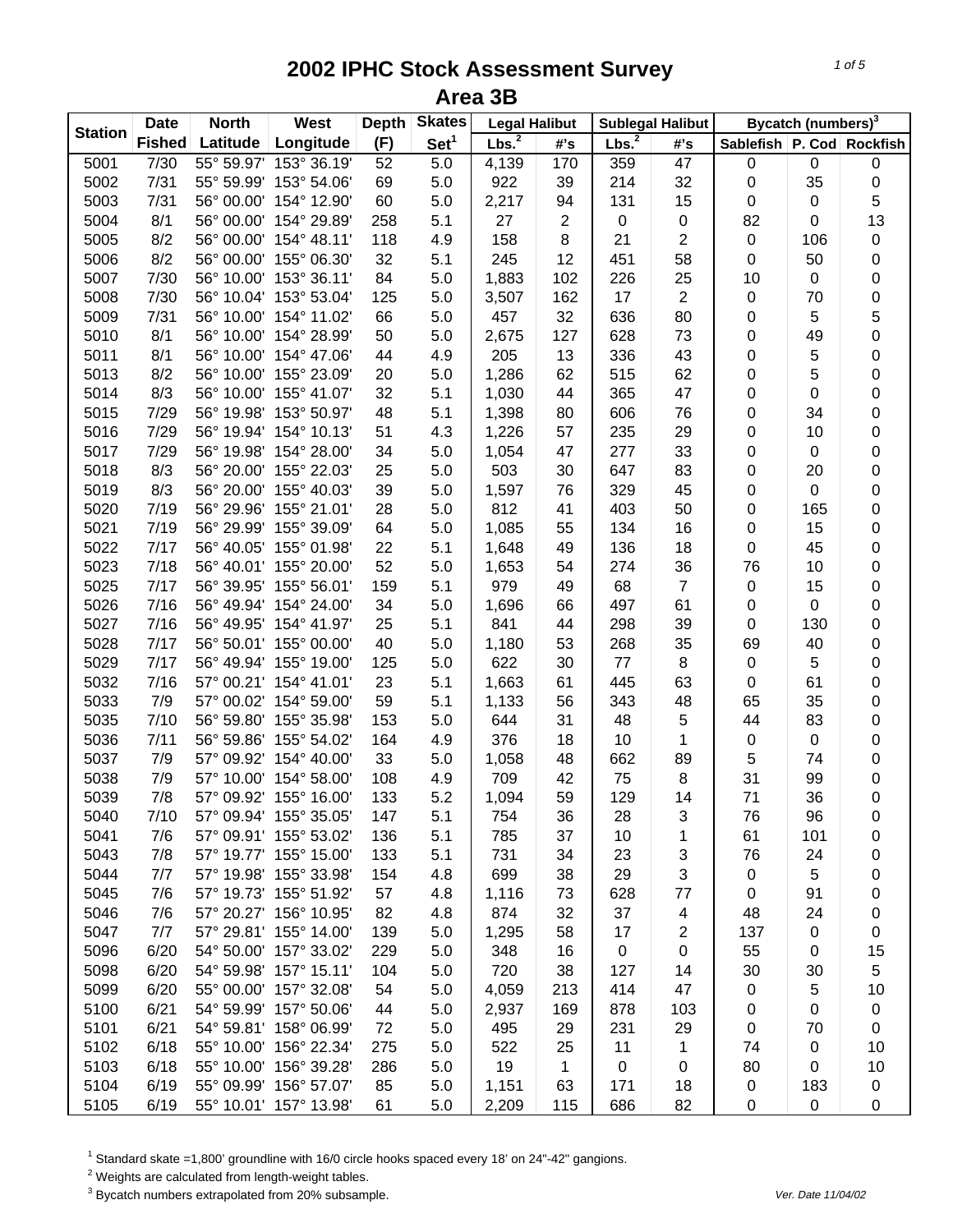| <b>Station</b> | <b>Date</b>   | <b>North</b> | West                   | <b>Depth</b> | <b>Skates</b>    | <b>Legal Halibut</b> |     |                   | <b>Sublegal Halibut</b> |                  | Bycatch (numbers) <sup>3</sup> |                 |
|----------------|---------------|--------------|------------------------|--------------|------------------|----------------------|-----|-------------------|-------------------------|------------------|--------------------------------|-----------------|
|                | <b>Fished</b> | Latitude     | Longitude              | (F)          | Set <sup>1</sup> | Lbs. <sup>2</sup>    | #'s | Lbs. <sup>2</sup> | #'s                     | <b>Sablefish</b> |                                | P. Cod Rockfish |
| 5106           | 7/2           |              | 55° 09.91' 157° 32.00' | 47           | 5.0              | 1,750                | 102 | 953               | 117                     | $\pmb{0}$        | 0                              | 0               |
| 5107           | 6/21          | 55° 10.00'   | 157° 48.98'            | 42           | 5.0              | 288                  | 20  | 1,698             | 221                     | 0                | 0                              | 0               |
| 5108           | 6/21          | 55° 10.00'   | 158° 07.00'            | 55           | 5.0              | 1,784                | 93  | 738               | 100                     | 0                | 5                              | 0               |
| 5109           | 6/18          | 55° 20.05'   | 156° 39.00'            | 66           | 5.0              | 1,502                | 86  | 782               | 97                      | 0                | 40                             | $\mathbf 0$     |
| 5110           | 6/19          | 55° 20.00'   | 156° 56.20'            | 50           | 5.0              | 1,892                | 94  | 796               | 101                     | 0                | 35                             | $\mathbf 0$     |
| 5111           | 6/19          | 55° 20.00'   | 157° 14.21'            | 49           | 5.0              | 1,284                | 62  | 806               | 111                     | 0                | 61                             | $\mathbf 0$     |
| 5112           | 7/2           | 55° 20.00'   | 157° 31.02'            | 47           | 5.0              | 550                  | 37  | 1,280             | 164                     | 0                | 0                              | $\mathbf 0$     |
| 5113           | 7/2           | 55° 20.03'   | 157° 49.01'            | 44           | 5.0              | 197                  | 14  | 1,408             | 195                     | 0                | 0                              | $\mathbf 0$     |
| 5114           | 7/3           | 55° 20.02'   | 158° 05.94'            | 59           | 4.9              | 2,070                | 86  | 599               | 75                      | 0                | 0                              | $\mathbf 0$     |
| 5115           | 7/3           |              | 55° 20.01' 158° 24.10' | 81           | 5.0              | 2,160                | 110 | 261               | 31                      | 50               | 40                             | 0               |
| 5117           | 6/22          |              | 55° 30.02' 156° 55.01' | 47           | 5.0              | 2,462                | 125 | 685               | 83                      | 0                | 5                              | 0               |
| 5118           | 6/22          |              | 55° 29.91' 157° 13.00' | 47           | 5.0              | 2,423                | 121 | 446               | 51                      | 0                | 0                              | 0               |
| 5119           | 7/2           |              | 55° 30.16' 157° 31.17' | 52           | 5.0              | 268                  | 18  | 986               | 128                     | 0                | 100                            | $\mathbf 0$     |
| 5120           | 7/3           |              | 55° 30.05' 157° 48.00' | 53           | 5.0              | 873                  | 51  | 733               | 89                      | 0                | 10                             | $\mathbf 0$     |
| 5121           | 7/3           |              | 55° 29.98' 158° 06.08' | 71           | 5.0              | 808                  | 51  | 340               | 39                      | 5                | 15                             | $\mathbf 0$     |
| 5122           | 7/4           | 55° 30.05'   | 158° 24.05'            | 79           | 5.0              | 334                  | 14  | 51                | $\bf 8$                 | 0                | 46                             | 0               |
| 5123           | 6/30          | 55° 39.88'   | 156° 54.97'            | 48           | 5.0              | 2,830                | 140 | 1,030             | 127                     | 0                | 0                              | 0               |
| 5124           | 7/1           |              | 55° 40.01' 157° 13.13' | 47           | 4.9              | 2,017                | 77  | 809               | 101                     | 0                | 0                              | 0               |
| 5125           | 7/1           | 55° 40.00'   | 157° 30.02'            | 55           | 5.0              | 2,214                | 110 | 535               | 65                      | 0                | 0                              | 0               |
| 5126           | 7/5           |              | 55° 40.01' 157° 47.92' | 73           | 5.0              | 793                  | 46  | 270               | 32                      | 9                | 36                             | $\mathbf 0$     |
| 5127           | 7/5           |              | 55° 39.91' 158° 06.00' | 69           | 5.0              | 925                  | 51  | 165               | 19                      | 0                | 110                            | $\mathbf 0$     |
| 5128           | 7/4           | 55° 40.00'   | 158° 22.99'            | 71           | 5.0              | 1,469                | 85  | 303               | 34                      | 0                | 20                             | $\mathbf 0$     |
| 5129           | 7/4           |              | 55° 40.01' 158° 41.01' | 50           | 5.0              | 1,701                | 77  | 1,177             | 148                     | 0                | 0                              | $\mathbf 0$     |
| 5130           | 7/1           |              | 55° 50.14' 157° 11.98' | 56           | 5.0              | 1,420                | 82  | 469               | 59                      | 0                | 59                             | $\mathbf 0$     |
| 5131           | 7/1           | 55° 50.00'   | 157° 29.95'            | 55           | 5.0              | 1,435                | 65  | 568               | 74                      | 0                | 5                              | $\pmb{0}$       |
| 5132           | 7/5           | 55° 50.00'   | 157° 47.98'            | 65           | 5.0              | 2,015                | 111 | 668               | 80                      | 0                | 5                              | 0               |
| 5133           | 7/5           |              | 55° 49.93' 158° 05.03' | 45           | 5.0              | 2,734                | 122 | 799               | 99                      | 0                | 0                              | $\mathbf 0$     |
| 5134           | 7/4           |              | 55° 49.83' 158° 22.90' | 60           | 5.0              | 1,958                |     | 421               | 51                      | 0                | 0                              | $\mathbf 0$     |
|                |               |              | 55° 59.94' 157° 29.02' |              |                  |                      | 85  |                   |                         |                  |                                |                 |
| 5135           | 7/6           |              | 56° 00.01' 157° 47.12' | 61           | 5.0              | 1,134                | 50  | 340               | 43                      | 0                | 40                             | 5               |
| 5136           | 7/6           |              |                        | 69           | 5.0              | 1,418                | 88  | 611               | 72                      | 0                | 25                             | $\mathbf 0$     |
| 5137           | 7/6           | 55° 59.99'   | 158° 05.08'            | 47           | 5.0              | 1,596                | 60  | 430               | 55                      | 0                | 0                              | $\mathbf 0$     |
| 5138           | 7/11          | 56° 09.98'   | 157° 47.09'            | 86           | 5.0              | 2,144                | 81  | 177               | 19                      | 0                | 94                             | 0               |
| 5139           | 7/11          | 56° 09.98'   | 158° 05.01'            | 36           | 5.0              | 1,246                | 53  | 238               | 31                      | 0                | 35                             | 0               |
| 5140           | 7/11          |              | 56° 20.05' 158° 03.94' | 38           | 5.0              | 810                  | 26  | 127               | 18                      | 0                | 30                             | $\mathbf 0$     |
| 5141           | 7/10          |              | 54° 30.40' 159° 00.02' | 136          | 5.0              | 1,120                | 61  | 34                | 4                       | 98               | 0                              | 0               |
| 5142           | 7/10          |              | 54° 29.92' 159° 17.18' | 76           | 5.0              | 875                  | 44  | 77                | 9                       | 0                | 75                             | 0               |
| 5143           | 7/9           |              | 54° 29.97' 159° 34.16' | 59           | 5.0              | 3,318                | 159 | 444               | 54                      | 0                | 5                              | 0               |
| 5144           | 7/9           |              | 54° 30.07' 159° 51.05' | 63           | 5.0              | 1,228                | 69  | 643               | 89                      | 0                | 0                              | 0               |
| 5145           | 7/9           |              | 54° 29.92' 160° 08.97' | 65           | 5.0              | 1,740                | 94  | 400               | 49                      | 0                | 99                             | 0               |
| 5146           | 7/30          |              | 54° 40.49' 158° 24.99' | 106          | 5.0              | 3,607                | 171 | 101               | 11                      | 5                | 0                              | 0               |
| 5147           | 7/29          |              | 54° 39.90' 158° 42.12' | 55           | 5.0              | 3,825                | 187 | 396               | 48                      | 0                | 0                              | 0               |
| 5148           | 7/10          |              | 54° 39.84' 159° 00.05' | 48           | 5.0              | 3,687                | 162 | 397               | 48                      | 0                | 0                              | 0               |
| 5149           | 7/10          |              | 54° 40.00' 159° 17.12' | 39           | 5.0              | 1,697                | 70  | 403               | 49                      | 0                | 0                              | 0               |
| 5150           | 7/9           |              | 54° 40.06' 159° 34.06' | 33           | 5.0              | 1,386                | 51  | 219               | 27                      | 0                | 5                              | 0               |
| 5151           | 7/8           |              | 54° 39.97' 159° 52.08' | 40           | 5.0              | 2,430                | 98  | 538               | 71                      | 0                | 0                              | 0               |
| 5152           | 7/8           |              | 54° 40.03' 160° 09.16' | 47           | 5.0              | 2,076                | 99  | 879               | 113                     | 0                | 0                              | 0               |
| 5153           | 7/30          |              | 54° 49.84' 158° 07.04' | 53           | 5.0              | 799                  | 46  | 312               | 38                      | 0                | 0                              | 0               |
| 5154           | 7/30          |              | 54° 49.91' 158° 24.94' | 106          | 5.0              | 897                  | 40  | 35                | 4                       | 64               | 0                              | 0               |
| 5155           | 7/29          |              | 54° 49.91' 158° 41.90' | 53           | 5.0              | 1,523                | 63  | 806               | 102                     | 0                | 0                              | 0               |
| 5156           | 7/29          |              | 54° 49.97' 158° 59.84' | 39           | 5.0              | 2,038                | 118 | 791               | 95                      | 0                | 0                              | 0               |

<sup>1</sup> Standard skate =1,800' groundline with 16/0 circle hooks spaced every 18' on 24"-42" gangions.

 $2$  Weights are calculated from length-weight tables.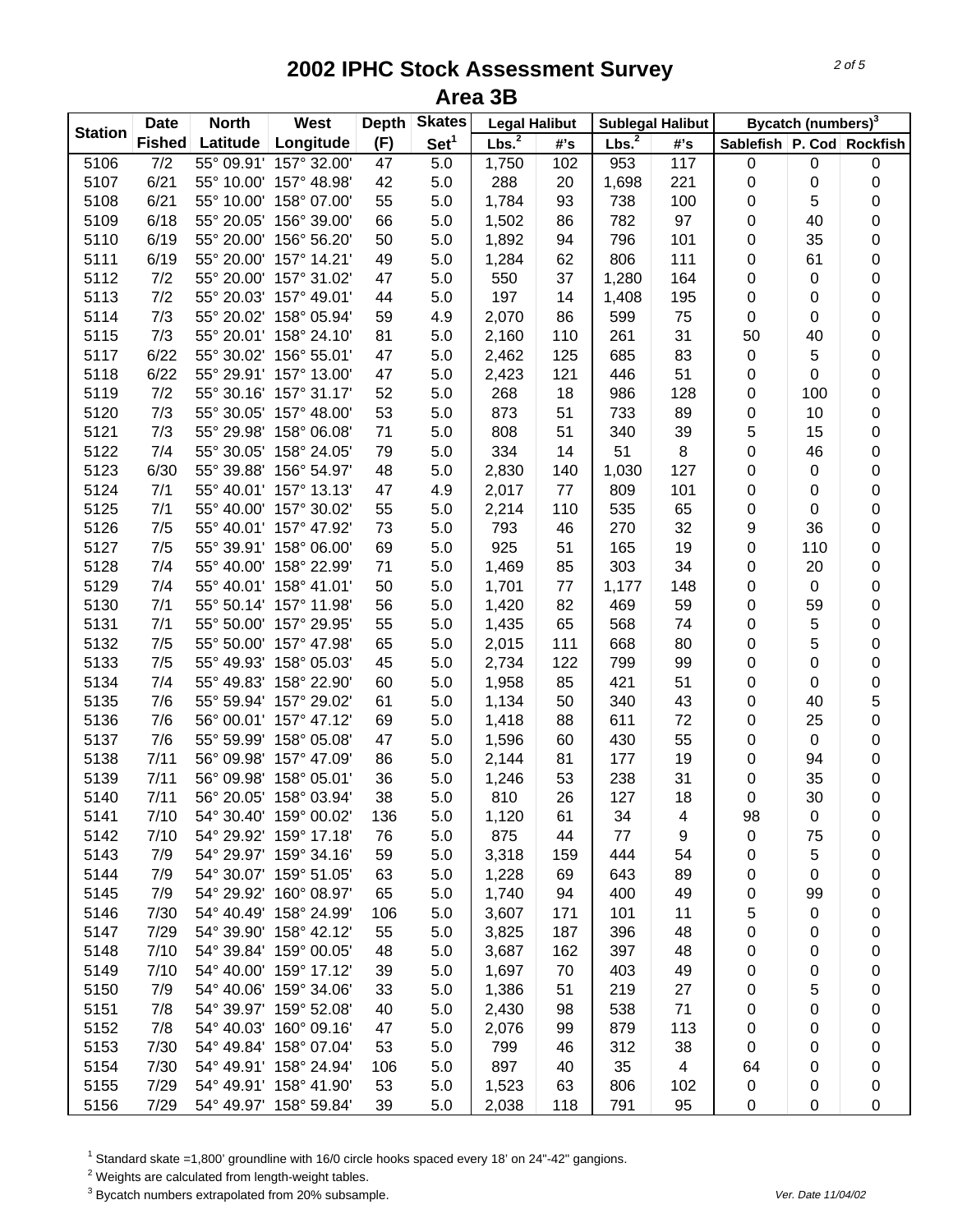| <b>Station</b> | <b>Date</b>   | <b>North</b> | <b>West</b>            | <b>Depth</b> | <b>Skates</b>    | <b>Legal Halibut</b> |     |                   | <b>Sublegal Halibut</b> |                  | Bycatch (numbers) <sup>3</sup> |                 |
|----------------|---------------|--------------|------------------------|--------------|------------------|----------------------|-----|-------------------|-------------------------|------------------|--------------------------------|-----------------|
|                | <b>Fished</b> | Latitude     | Longitude              | (F)          | Set <sup>1</sup> | Lbs. <sup>2</sup>    | #'s | Lbs. <sup>2</sup> | #'s                     | <b>Sablefish</b> |                                | P. Cod Rockfish |
| 5157           | 7/8           | 54° 49.78'   | 159° 52.19'            | 29           | $5.0\,$          | 1,810                | 72  | 313               | 41                      | 0                | 168                            | $\pmb{0}$       |
| 5158           | 7/8           |              | 54° 49.97' 160° 09.11' | 37           | $5.0\,$          | 1,660                | 54  | 254               | 32                      | 0                | 5                              | $\pmb{0}$       |
| 5159           | 6/17          |              | 54° 49.97' 160° 25.90' | 46           | 5.0              | 782                  | 31  | 245               | 34                      | 0                | 109                            | 0               |
| 5160           | 7/31          |              | 54° 59.91' 158° 24.93' | 109          | 5.0              | 1,679                | 77  | 21                | $\overline{2}$          | 25               | $\pmb{0}$                      | 0               |
| 5161           | 7/31          |              | 54° 59.97' 158° 41.76' | 68           | 5.0              | 4,825                | 214 | 438               | 51                      | $\pmb{0}$        | 35                             | 0               |
| 5162           | 7/27          | 54° 59.99'   | 158° 58.98'            | 45           | 5.0              | 1,694                | 58  | 623               | 86                      | $\pmb{0}$        | 20                             | 0               |
| 5163           | 7/27          | 55° 00.26'   | 159° 16.62'            | 24           | 5.0              | 2,599                | 73  | 103               | 12                      | $\pmb{0}$        | 5                              | 0               |
| 5164           | 6/17          | 54° 59.98'   | 160° 27.10'            | 78           | 5.0              | 1,576                | 84  | 347               | 42                      | $\pmb{0}$        | 84                             | 0               |
| 5165           | 6/17          | 55° 00.09'   | 160° 44.11'            | 48           | 5.0              | 1,558                | 77  | 696               | 92                      | $\pmb{0}$        | 5                              | 0               |
| 5166           | 7/31          | 55° 10.03'   | 158° 24.12'            | 97           | 5.0              | 724                  | 32  | 49                | 5                       | 95               | 0                              | 0               |
| 5167           | 7/31          |              | 55° 09.92' 158° 41.83' | 109          | 5.0              | 484                  | 17  | 0                 | 0                       | 115              | 0                              | 0               |
| 5168           | 7/27          |              | 55° 10.00' 158° 59.05' | 75           | 5.0              | 1,889                | 95  | 649               | 72                      | 0                | 90                             | 0               |
| 5169           | 7/27          |              | 55° 10.01' 159° 17.27' | 38           | 5.0              | 3,013                | 147 | 662               | 79                      | 0                | 40                             | 0               |
| 5170           | 7/17          |              | 55° 20.06' 158° 41.98' | 98           | 5.0              | 1,092                | 41  | 0                 | 0                       | 5                | 0                              | 0               |
| 5171           | 7/17          |              | 55° 20.11' 158° 58.94' | 98           | 5.0              | 2,039                | 76  | 18                | 2                       | 34               | $\pmb{0}$                      | 0               |
| 5172           | 7/15          |              | 55° 20.08' 159° 17.04' | 94           | 5.0              | 3,783                | 176 | 59                | $\overline{7}$          | 15               | 0                              | 0               |
| 5173           | 7/16          |              | 55° 20.01' 159° 33.95' | 74           | 5.0              | 1,675                | 85  | 72                | 8                       | 5                | 30                             | 0               |
| 5174           | 7/15          | 55° 19.96'   | 159° 51.87'            | 47           | 5.0              | 1,146                | 60  | 411               | 48                      | 0                | 20                             | 0               |
| 5175           | 7/17          |              | 55° 30.01' 158° 40.99' | 86           | 5.0              | 1,040                | 42  | 17                | $\overline{2}$          | 5                | $\pmb{0}$                      | 0               |
| 5176           | 7/17          | 55° 29.88'   | 158° 59.01'            | 59           | 5.0              | 828                  | 51  | 589               | 69                      | 0                | 0                              | 0               |
| 5177           | 7/15          |              | 55° 30.06' 159° 17.08' | 64           | 5.0              | 2,281                | 107 | 349               | 42                      | 0                | 10                             | 0               |
| 5178           | 7/16          | 55° 29.86'   | 159° 33.69'            | 89           | 5.0              | 1,791                | 77  | 58                | $\overline{7}$          | $\pmb{0}$        | 55                             | 0               |
| 5179           | 7/15          | 55° 29.96'   | 159° 52.05'            | 89           | 5.0              | 1,803                | 73  | 112               | 12                      | $\pmb{0}$        | 110                            | 0               |
| 5181           | 7/18          | 55° 40.03'   | 158° 58.93'            | 80           | 5.0              | 450                  | 18  | $\mathbf 0$       | 0                       | $\pmb{0}$        | $\,0\,$                        | 0               |
| 5182           | 7/18          | 55° 40.06'   | 159° 16.94'            | 56           | 5.0              | 1,644                | 78  | 712               | 85                      | 0                | 5                              | 0               |
| 5183           | 7/15          |              | 55° 39.97' 159° 51.95' | 68           | 5.0              | 4,213                | 165 | 144               | 15                      | 0                | 31                             | 0               |
| 5184           | 7/18          |              | 55° 49.98' 158° 59.04' | 66           | 5.0              | 3,350                | 167 | 69                | $\overline{7}$          | 0                | 35                             | 0               |
| 5185           | 7/18          |              | 55° 50.06' 159° 16.40' | 34           | 5.0              | 1,858                | 73  | 348               | 42                      | 0                | 40                             | 0               |
| 5186           | 6/27          |              | 53° 59.96' 163° 15.12' | 45           | 5.0              | 1,341                | 77  | 409               | 58                      | 0                | 125                            | 5               |
| 5187           | 6/27          |              | 54° 00.01' 163° 32.01' | 54           | 5.0              | 600                  | 39  | 433               | 67                      | 0                | 125                            | 0               |
| 5188           | 6/27          |              | 53° 59.99' 163° 48.98' | 50           | $5.0\,$          | 577                  | 34  | 271               | 37                      | 0                | 79                             | 0               |
| 5189           | 6/20          | 54° 09.96'   | 161° 34.21'            | 72           | 5.0              | 904                  | 52  | 329               | 44                      | 0                | 96                             | 0               |
| 5190           | 6/20          |              | 54° 09.92' 161° 51.11' | 44           | 5.0              | 3,830                | 165 | 376               | 45                      | 0                | 0                              | 5               |
| 5191           | 7/1           |              | 54° 10.02' 162° 08.00' | 45           | 5.0              | 2,936                | 118 | 204               | 25                      | 0                | 149                            | 0               |
| 5192           | 7/1           |              | 54° 10.20' 162° 24.95' | 60           | 5.0              | 1,412                | 68  | 261               | 34                      | 0                | 106                            | 10              |
| 5193           | 6/27          |              | 54° 09.90' 163° 49.89' | 48           | 5.0              | 1,606                | 86  | 455               | 60                      | 0                | 51                             | 0               |
| 5194           | 6/18          |              | 54° 20.00' 160° 08.30' | 170          | 5.0              | 365                  | 22  | 37                | 4                       | 10               | 0                              | 5               |
| 5195           | 6/18          |              | 54° 20.00' 160° 26.17' | 67           | 5.0              | 1,319                | 70  | 330               | 40                      | 0                | 69                             | 0               |
| 5196           | 6/18          |              | 54° 19.96' 160° 43.05' | 57           | 5.0              | 3,921                | 218 | 234               | 27                      | 0                | 134                            | 15              |
| 5197           | 6/19          |              | 54° 20.12' 161° 00.12' | 68           | 5.0              | 1,015                | 59  | 204               | 24                      | 0                | 70                             | $\pmb{0}$       |
| 5198           | 6/19          |              | 54° 19.96' 161° 18.09' | 65           | 5.0              | 3,788                | 203 | 376               | 45                      | 0                | 76                             | 10              |
| 5199           | 6/20          |              | 54° 19.95' 161° 34.00' | 78           | 5.0              | 1,188                | 73  | 193               | 25                      | 0                | 170                            | 0               |
| 5200           | 6/20          |              | 54° 19.96' 161° 50.98' | 41           | 5.0              | 2,835                | 143 | 354               | 43                      | 0                | 0                              | 0               |
| 5201           | 7/1           |              | 54° 19.94' 162° 09.00' | 31           | 5.0              | 1,517                | 69  | 1,142             | 146                     | 0                | 40                             | 0               |
| 5202           | 6/28          |              | 54° 20.06' 163° 17.09' | 27           | 5.0              | 1,871                | 54  | 178               | 27                      | 0                | 205                            | 0               |
| 5203           | 6/28          |              | 54° 20.00' 163° 34.01' | 59           | 5.0              | 929                  | 57  | 467               | 62                      | 0                | 110                            | 0               |
| 5204           | 6/26          |              | 54° 20.02' 163° 50.97' | 60           | 5.0              | 1,317                | 75  | 725               | 100                     | 0                | 124                            | 0               |
| 5205           | 6/26          |              | 54° 20.08' 164° 09.22' | 49           | 5.0              | 612                  | 36  | 308               | 51                      | 0                | 147                            | 0               |
| 5206           | 6/13          |              | 54° 29.88' 160° 26.11' | 78           | 5.0              | 1,047                | 63  | 192               | 22                      | 0                | 50                             | 0               |
| 5207           | 6/13          |              | 54° 30.03' 160° 43.29' | 74           | $5.0\,$          | 632                  | 31  | 67                | 8                       | 0                | 0                              | $\pmb{0}$       |
|                |               |              |                        |              |                  |                      |     |                   |                         |                  |                                |                 |

<sup>1</sup> Standard skate =1,800' groundline with 16/0 circle hooks spaced every 18' on 24"-42" gangions.

 $2$  Weights are calculated from length-weight tables.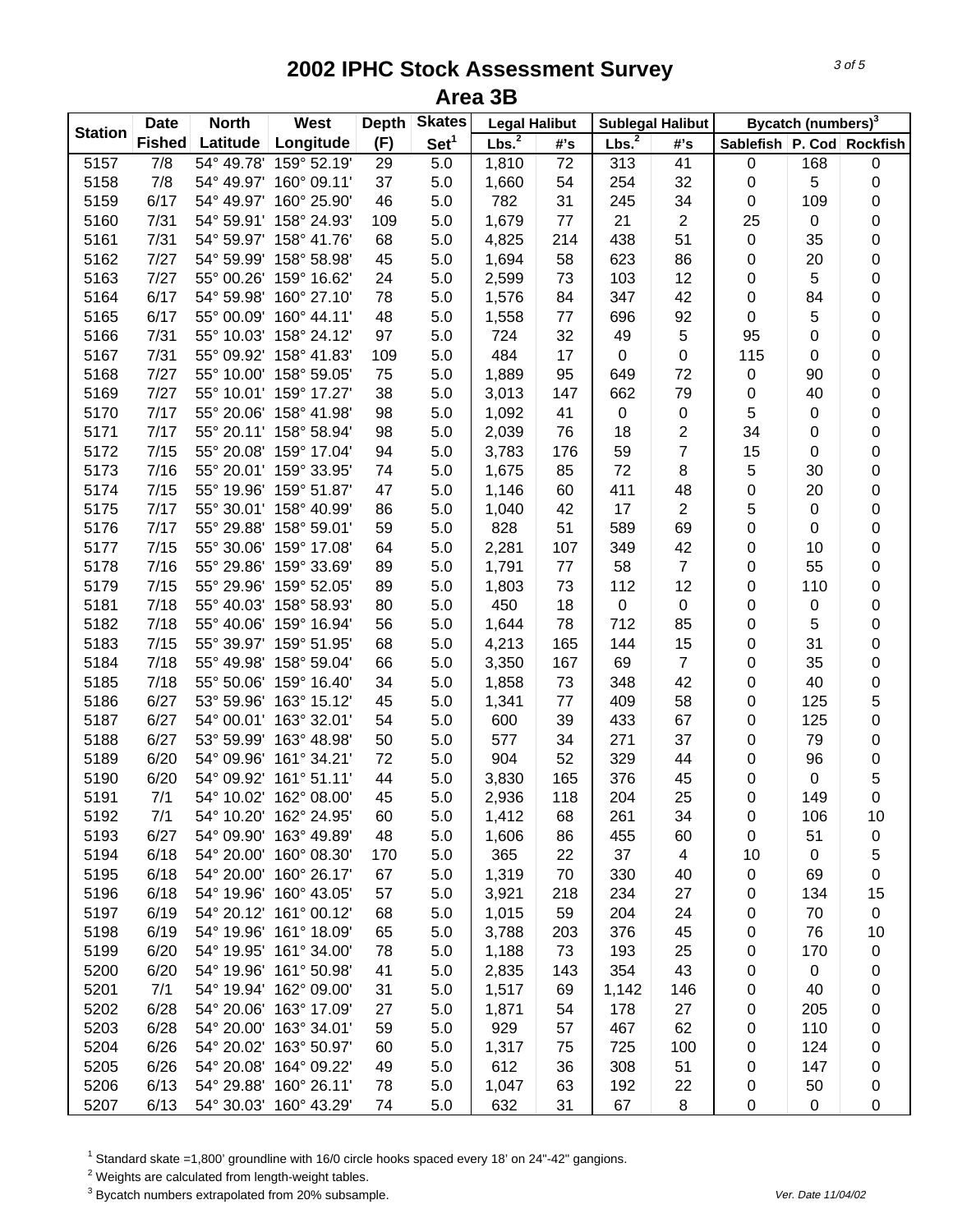| <b>Station</b> | <b>Date</b>   | <b>North</b> | West                   | <b>Depth</b> | <b>Skates</b>    | <b>Legal Halibut</b> |     |                   | <b>Sublegal Halibut</b> |                  | Bycatch (numbers) <sup>3</sup> |                 |
|----------------|---------------|--------------|------------------------|--------------|------------------|----------------------|-----|-------------------|-------------------------|------------------|--------------------------------|-----------------|
|                | <b>Fished</b> | Latitude     | Longitude              | (F)          | Set <sup>1</sup> | Lbs. <sup>2</sup>    | #'s | Lbs. <sup>2</sup> | #'s                     | <b>Sablefish</b> |                                | P. Cod Rockfish |
| 5208           | 6/19          | 54° 30.08'   | 161° 00.02'            | 69           | 5.0              | 1,625                | 87  | 453               | 59                      | 0                | 69                             | $\pmb{0}$       |
| 5209           | 6/19          |              | 54° 29.95' 161° 18.09' | 65           | $5.0\,$          | 1,062                | 55  | 318               | 44                      | $\pmb{0}$        | $\pmb{0}$                      | 0               |
| 5210           | 7/2           | 54° 30.00'   | 161° 35.17'            | 36           | 5.0              | 3,099                | 114 | 970               | 132                     | 0                | $\pmb{0}$                      | 0               |
| 5211           | 7/2           | 54° 30.03'   | 161° 52.10'            | 75           | 5.0              | 1,309                | 61  | 105               | 12                      | 0                | 40                             | 0               |
| 5212           | 6/21          |              | 54° 30.04' 162° 09.04' | 74           | 5.0              | 1,738                | 86  | 303               | 35                      | $\pmb{0}$        | 109                            | 0               |
| 5213           | 6/21          | 54° 30.23'   | 162° 26.06'            | 77           | 5.0              | 2,286                | 117 | 160               | 17                      | $\pmb{0}$        | 97                             | 0               |
| 5214           | 6/28          |              | 54° 30.07' 163° 18.03' | 38           | 5.0              | 1,078                | 56  | 858               | 118                     | $\pmb{0}$        | 40                             | 0               |
| 5215           | 6/28          | 54° 29.99'   | 163° 35.04'            | 52           | 5.0              | 1,351                | 65  | 512               | 66                      | $\pmb{0}$        | 50                             | 0               |
| 5216           | 6/26          | 54° 30.09'   | 163° 53.05'            | 50           | 5.0              | 1,070                | 63  | 1,066             | 156                     | 0                | $\,0\,$                        | 0               |
| 5217           | 6/26          |              | 54° 30.01' 164° 10.06' | 51           | 4.9              | 723                  | 47  | 543               | 77                      | 0                | 181                            | 0               |
| 5218           | 6/13          |              | 54° 40.01' 160° 25.86' | 54           | 5.0              | 1,751                | 85  | 586               | 71                      | 0                | 15                             | 0               |
| 5219           | 6/12          |              | 54° 39.92' 160° 42.84' | 50           | 5.0              | 2,545                | 121 | 529               | 63                      | 0                | $\,0\,$                        | 0               |
| 5220           | 6/12          |              | 54° 39.94' 161° 00.89' | 49           | 5.0              | 1,463                | 73  | 477               | 64                      | 0                | 5                              | 0               |
| 5221           | 7/3           |              | 54° 39.97' 161° 17.93' | 72           | 5.0              | 921                  | 49  | 208               | 26                      | 0                | 10                             | 0               |
| 5222           | 7/2           |              | 54° 40.00' 161° 34.84' | 36           | 5.0              | 3,430                | 111 | 870               | 112                     | 0                | 5                              | 10              |
| 5223           | 7/2           |              | 54° 40.01' 161° 52.99' | 38           | 5.0              | 1,722                | 63  | 371               | 47                      | 0                | 15                             | $\pmb{0}$       |
| 5224           | 6/29          |              | 54° 40.01' 162° 44.02' | 47           | 5.0              | 385                  | 20  | 172               | 24                      | 0                | 20                             | 0               |
| 5225           | 6/12          | 54° 50.09'   | 160° 44.15'            | 54           | 5.0              | 1,248                | 72  | 402               | 52                      | 0                | 79                             | 0               |
| 5226           | 6/12          |              | 54° 50.02' 161° 01.12' | 55           | 4.9              | 1,269                | 62  | 452               | 58                      | $\pmb{0}$        | 10                             | 0               |
| 5227           | 7/3           |              | 54° 50.06' 161° 17.98' | 57           | $5.0\,$          | 409                  | 15  | 62                | 9                       | #N/A             | #N/A                           | #N/A            |
| 5228           | 7/3           |              | 54° 49.92' 161° 35.83' | 43           | 5.0              | 2,139                | 67  | 98                | 13                      | $\pmb{0}$        | 5                              | $\pmb{0}$       |
| 5229           | 6/29          |              | 54° 49.99' 162° 44.99' | 28           | 5.0              | 882                  | 33  | 222               | 27                      | $\pmb{0}$        | 20                             | $\mathbf 0$     |
| 5230           | 6/29          | 54° 49.96'   | 163° 03.01'            | 44           | 5.0              | 2,480                | 141 | 277               | 35                      | $\pmb{0}$        | 115                            | $\mathbf 0$     |
| 5231           | 6/11          | 55° 00.09'   | 161° 00.94'            | 51           | 5.0              | 1,986                | 72  | 284               | 39                      | $\pmb{0}$        | $\,0\,$                        | 5               |
| 5232           | 6/11          | 54° 59.90'   | 161° 19.16'            | 43           | 5.0              | 1,640                | 61  | 222               | 32                      | $\pmb{0}$        | 20                             | 0               |
| 5233           | 6/11          | 55° 09.88'   | 161° 02.11'            | 73           | 5.0              | 250                  | 15  | 15                | $\overline{c}$          | $\pmb{0}$        | 235                            | 0               |
| 5234           | 6/17          |              | 55° 19.98' 156° 03.05' | 155          | 5.0              | 947                  | 30  | $\,0\,$           | 0                       | 80               | $\,0\,$                        | 10              |
| 5235           | 6/18          |              | 55° 20.00' 156° 21.12' | 95           | 5.0              | 2,108                | 94  | 67                | 8                       | 30               | 45                             | $\pmb{0}$       |
| 5236           | 6/17          |              | 55° 29.99' 155° 45.08' | 119          | 5.0              | 2,066                | 110 | 110               | 11                      | 50               | $\,0\,$                        | 0               |
| 5237           | 6/17          |              | 55° 30.00' 156° 03.08' | 110          | 5.0              | 642                  | 38  | 138               | 18                      | 119              | 15                             | 0               |
| 5239           | 6/15          |              | 55° 40.00' 155° 25.91' | 99           | 5.0              | 1,158                | 59  | 158               | 20                      | 59               | 25                             | 0               |
| 5240           | 6/15          |              | 55° 40.00' 155° 44.05' | 68           | 5.0              | 1,994                | 110 | 596               | 78                      | $\pmb{0}$        | $\pmb{0}$                      | 0               |
| 5241           | 6/16          | 55° 40.25'   | 156° 01.99'            | 125          | 5.0              | 1,354                | 68  | 51                | $\overline{7}$          | 110              | 0                              | 0               |
| 5243           | 6/30          |              | 55° 40.00' 156° 37.08' | 131          | 5.0              | 832                  | 36  | 49                | 5                       | 135              | 15                             | 0               |
| 5244           | 6/15          |              | 55° 50.00' 155° 06.47' | 67           | 5.0              | 2,094                | 117 | 656               | 82                      | 0                | 15                             | 0               |
| 5245           | 6/15          |              | 55° 50.01' 155° 25.16' | 27           | 5.0              | 375                  | 23  | 285               | 37                      | 0                | 100                            | 0               |
| 5246           | 6/16          |              | 55° 50.02' 156° 01.00' | 58           | 5.0              | 1,972                | 100 | 477               | 63                      | 0                | 70                             | 0               |
| 5249           | 6/30          |              | 55° 50.00' 156° 53.97' | 74           | 5.0              | 2,505                | 127 | 405               | 45                      | 0                | 84                             | 0               |
| 5250           | 6/14          |              | 55° 59.99' 155° 41.70' | 26           | 5.0              | 1,200                | 42  | 702               | 86                      | 0                | 70                             | 0               |
| 5251           | 6/14          |              | 55° 59.86' 156° 00.03' | 42           | 5.0              | 376                  | 18  | 415               | 66                      | 0                | 178                            | 0               |
| 5253           | 6/29          |              | 55° 59.93' 156° 36.02' |              | 5.0              | 3,050                | 137 | 302               | 37                      |                  | 45                             |                 |
|                |               |              |                        | 106          |                  |                      |     |                   |                         | 0                |                                | 0               |
| 5254           | 7/14          |              | 56° 00.00' 157° 11.01' | 63           | 5.0              | 1,441                | 80  | 671               | 78                      | 0                | 40                             | 0               |
| 5257           | 6/29          |              | 56° 10.03' 156° 35.01' | 102          | 5.0              | 868                  | 47  | 207               | 28                      | 25               | 35                             | 0               |
| 5258           | 7/14          |              | 56° 10.00' 156° 53.11' | 45           | 5.0              | 1,178                | 42  | 186               | 24                      | 0                | 0                              | $\mathbf 0$     |
| 5259           | 7/14          |              | 56° 10.04' 157° 11.00' | 56           | 5.0              | 2,436                | 94  | 731               | 93                      | 0                | 0                              | 5               |
| 5260           | 7/6           |              | 56° 09.97' 157° 28.99' | 85           | 5.0              | 1,171                | 58  | 68                | 8                       | 0                | 80                             | 0               |
| 5261           | 6/28          |              | 56° 20.05' 155° 58.00' | 115          | 5.1              | 1,140                | 56  | 85                | 11                      | 45               | 10                             | 0               |
| 5263           | 7/13          |              | 56° 19.99' 156° 33.98' | 100          | 5.0              | 1,223                | 58  | 59                | $\overline{7}$          | 60               | 70                             | 0               |
| 5264           | 7/13          |              | 56° 20.01' 156° 52.12' | 63           | 5.0              | 1,889                | 76  | 636               | 84                      | 0                | 50                             | 0               |
| 5265           | 7/14          |              | 56° 19.95' 157° 10.02' | 96           | 5.0              | 1,245                | 47  | 26                | 3                       | 0                | 144                            | 0               |

<sup>1</sup> Standard skate =1,800' groundline with 16/0 circle hooks spaced every 18' on 24"-42" gangions.

 $2$  Weights are calculated from length-weight tables.